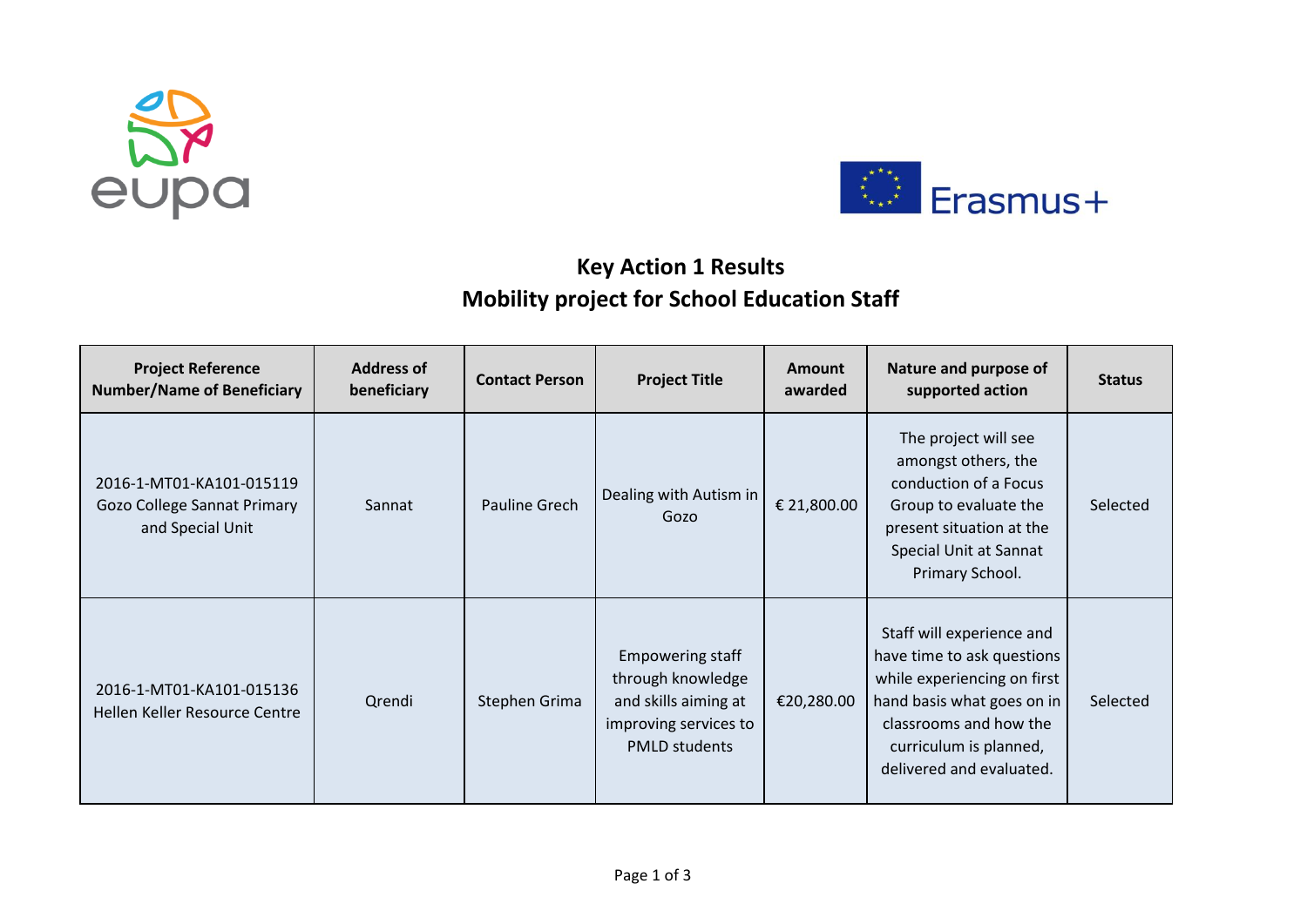| 2016-1-MT01-KA101-015076<br>St Joan Antide School          | Gudja   | <b>Marion Cutajar</b>  | Tenalta 2016                                                                                           | €29,240.00 | The training course aims to<br>offer staff members the<br>opportunity to learn<br>specific skills, mainly online<br>marketing, web design and<br>classroom management. | Selected |
|------------------------------------------------------------|---------|------------------------|--------------------------------------------------------------------------------------------------------|------------|------------------------------------------------------------------------------------------------------------------------------------------------------------------------|----------|
| 2016-1-MT01-KA101-015084<br>Alternative Learning Programme | Paola   | <b>Emanwel Zammit</b>  | <b>SUMMER TRAINING</b><br><b>COURSES IN SPAIN-</b><br>ERASMUS+ KA1                                     | €7,260.00  | Teachers will develop new<br>methodological skills that<br>contribute to students in<br>having new tools to be<br>successful in school and in<br>life.                 | Selected |
| 2016-1-MT01-KA101-015174<br><b>Chiswick House School</b>   | Kappara | Anita Seguna           | Job Shadowing via<br>Inter-cultural<br>Awareness                                                       | €12,750.00 | Staff will be aware of the<br>differences and similarities<br>of the diverse pedagogies<br>that are evident in the two<br>countries.                                   | Selected |
| 2016-1-MT01-KA101-015099<br>San Anton School               | Mgarr   | Bernardette<br>Stivala | Teaching students not<br>content - towards a<br>more child centered<br>pedagogy in the Early<br>Years. | €16,715.00 | It is envisaged that the<br>school's early years<br>practitioners will improve<br>their teaching practices.                                                            | Selected |
| 2016-1-MT01-KA101-015097                                   |         |                        |                                                                                                        |            |                                                                                                                                                                        | Reserved |
| 2016-1-MT01-KA101-015135                                   |         |                        |                                                                                                        |            |                                                                                                                                                                        | Reserved |
| 2016-1-MT01-KA101-015164                                   |         |                        |                                                                                                        |            |                                                                                                                                                                        | Reserved |